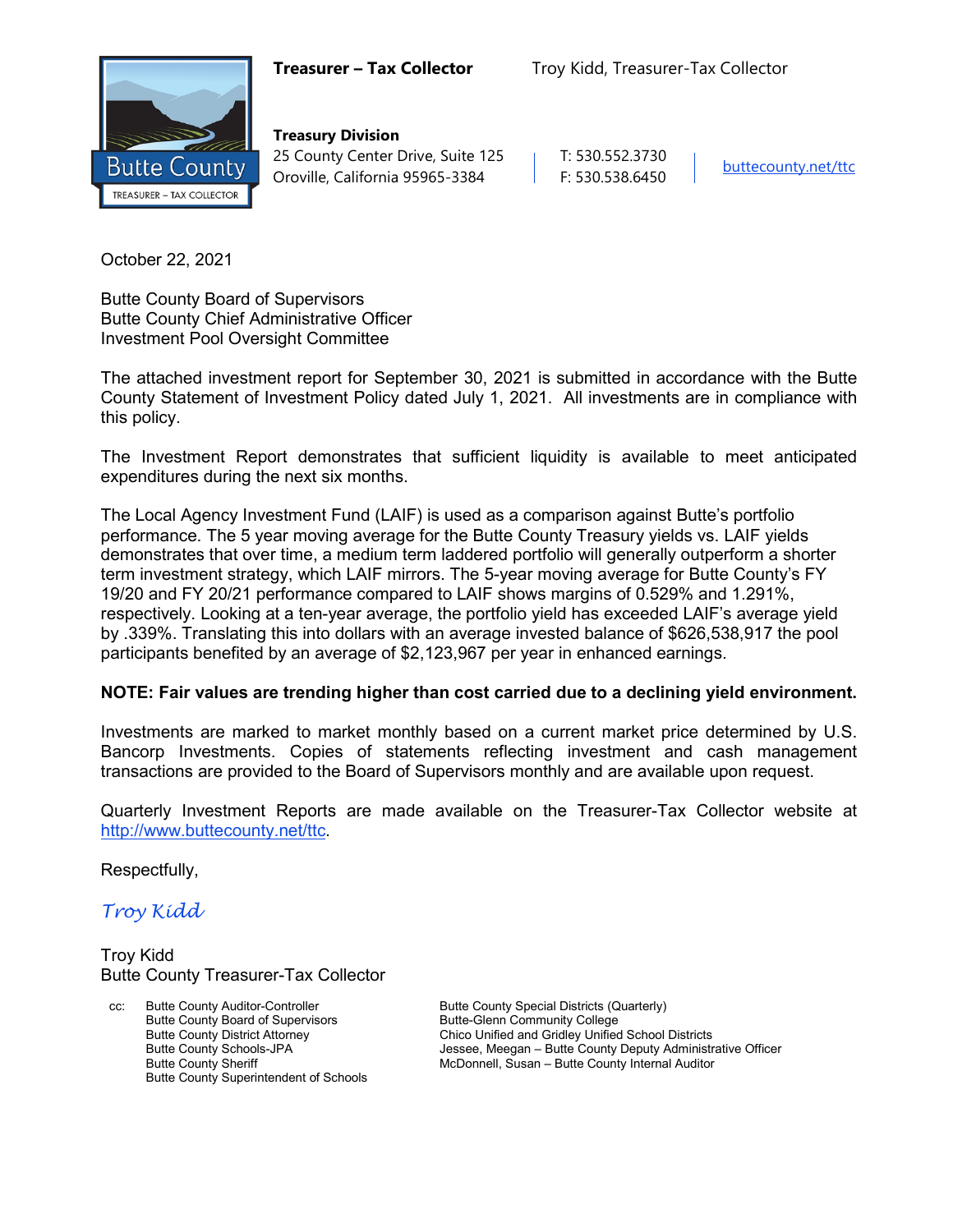

#### **BUTTE COUNTY Treasurer's Investment Report** September 30, 2021

#### **Investment Policy Compliance**

The attached investment report is submitted in accordance with the Butte County Statement of Investment Policy dated July 1, 2021. All investments are in compliance with this policy.

Investments are marked to market monthly based on a current market price determined by U.S. Bancorp Investments. Sufficient liquidity is available to meet anticipated expenditures during the next six months.

| <b>Fund Name</b>           | <b>Face Amount/Shares</b> | <b>Market Value</b> | <b>Book Value</b> | % of Portfolio | YTM @ Cost | Days To Maturity |
|----------------------------|---------------------------|---------------------|-------------------|----------------|------------|------------------|
| <b>CAMP Short Term</b>     | 10,061.44                 | 10,061.44           | 10,061.44         | 0.00           | 0.05       |                  |
| CD Negotiable              | 6,247,000.00              | 6,253,133.00        | 6,246,385.42      | 0.61           | 2.44       | 481              |
| Corporate - Supranationals | 65,000,000.00             | 65,304,080.00       | 65,018,769.35     | 6.34           | 1.25       | 1,070            |
| <b>Corporate Notes</b>     | 87,647,000.00             | 89,281,804.05       | 88,242,355.12     | 8.61           | 1.56       | 1,139            |
| <b>LAIF</b>                | 219,631,241.29            | 219,631,241.29      | 219,631,241.29    | 21.43          | 0.21       |                  |
| LAIF / School Bonds        | 116,845,508.14            | 116,845,508.14      | 116,845,508.14    | 11.40          | 0.21       |                  |
| <b>Municipal Bonds</b>     | 159,725,000.00            | 164,146,551.10      | 162,937,396.18    | 15.90          | 1.20       | 956              |
| <b>Operating Accounts</b>  | 48,523,508.68             | 48,523,508.68       | 48,523,508.68     | 4.73           | 0.00       |                  |
| US Agency                  | 261,545,000.00            | 262,867,653.15      | 262,101,010.88    | 25.57          | 0.90       | 1,165            |
| US Treasury                | 55,000,000.00             | 56,086,685.00       | 55,306,642.48     | 5.40           | 1.64       | 631              |
| Total / Average            | 1,020,174,319.55          | 1,028,950,225.85    | 1,024,862,878.98  | 100.00         | 0.81       | 653              |

# *Troy Kidd*

Troy Kidd, Treasurer - Tax Collector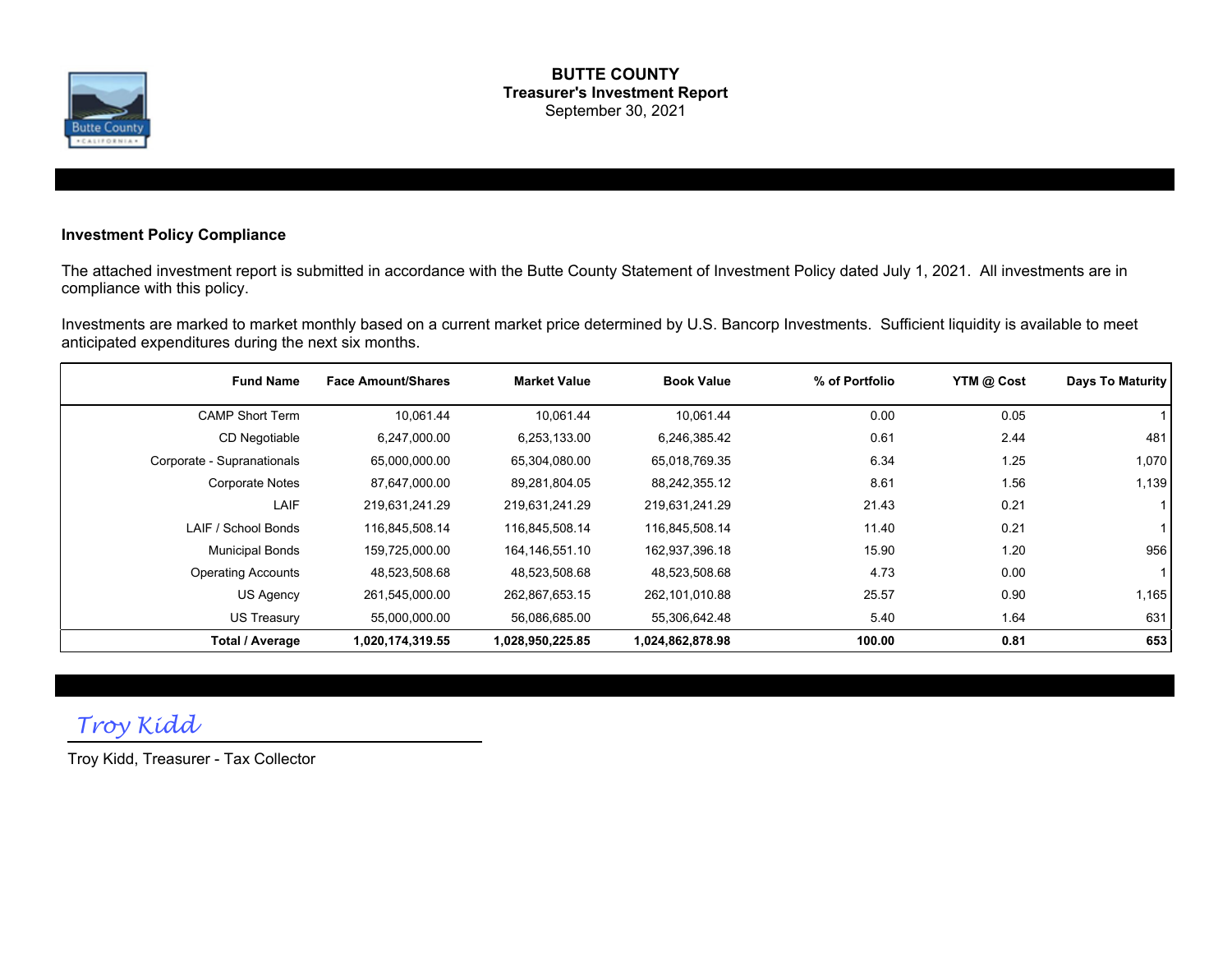

### **School Bond Proceeds School Bond Proceeds Portfolio Holdings by Portfolio Name Butte County**

| <b>Description</b>                                  | Face Amount / | <b>Settlement Date</b> | <b>Cost Value</b> | <b>Market Price</b> | <b>Market Value</b>     | % Portfolio     | <b>Credit Rating</b> | <b>Days To Call/Maturity</b> |  |
|-----------------------------------------------------|---------------|------------------------|-------------------|---------------------|-------------------------|-----------------|----------------------|------------------------------|--|
| <b>CUSIP</b>                                        | <b>Shares</b> | YTM @ Cost             | <b>Book Value</b> | YTM @ Market        | <b>Accrued Interest</b> | Unre. Gain/Loss | <b>Credit Rating</b> | <b>Duration To Maturity</b>  |  |
| USD Butte - Glenn 2016A GO Bond                     |               |                        |                   |                     |                         |                 |                      |                              |  |
| LAIF 4001 Butte CC LGIP                             |               | 4/6/2017               | 836,500.78        | 100.00              | 836,500.78              | 1.29%           | <b>NR</b>            | $\mathbf{1}$                 |  |
| <b>LAIF4001</b>                                     | 836,500.78    | 0.21                   | 836,500.78        | 0.21                |                         | 0.00            | <b>NR</b>            | 0                            |  |
|                                                     |               |                        | 836,500.78        |                     | 836,500.78              | 1.29%           |                      | $\mathbf{1}$                 |  |
| Sub Total USD Butte - Glenn 2016A GO<br><b>Bond</b> | 836,500.78    | 0.21                   | 836,500.78        | 0.21                |                         | 0.00            |                      | 0                            |  |
| USD Butte-Glenn 2016B Go Bond                       |               |                        |                   |                     |                         |                 |                      |                              |  |
| LAIF 4001 Butte CC LGIP                             |               | 8/12/2019              | 38,305,025.75     | 100.00              | 38,305,025.75           | 58.94%          | <b>NR</b>            | 1                            |  |
| <b>LAIF4001</b>                                     | 38,305,025.75 | 0.21                   | 38,305,025.75     | 0.21                |                         | 0.00            | <b>NR</b>            | 0                            |  |
|                                                     |               |                        | 38,305,025.75     |                     | 38,305,025.75           | 58.94%          |                      | 1                            |  |
| Sub Total USD Butte-Glenn 2016B Go<br>Bond          | 38,305,025.75 | 0.21                   | 38,305,025.75     | 0.21                |                         | 0.00            |                      | 0                            |  |
| USD Chico 2012A GO Bond                             |               |                        |                   |                     |                         |                 |                      |                              |  |
| LAIF 4006 Chico USD LGIP                            |               | 5/30/2013              | 111,487.88        | 100.00              | 111,487.88              | 0.17%           | <b>NR</b>            | $\mathbf{1}$                 |  |
| <b>LAIF4006</b>                                     | 111,487.88    | 0.21                   | 111,487.88        | 0.21                |                         | 0.00            | <b>NR</b>            | $\pmb{0}$                    |  |
|                                                     |               |                        | 111,487.88        |                     | 111,487.88              | 0.17%           |                      | $\mathbf{1}$                 |  |
| Sub Total USD Chico 2012A GO Bond                   | 111,487.88    | 0.21                   | 111,487.88        | 0.21                |                         | 0.00            |                      | $\pmb{0}$                    |  |
| USD Chico 2016B Go Bond                             |               |                        |                   |                     |                         |                 |                      |                              |  |
| LAIF 4006 Chico USD LGIP                            |               | 7/25/2019              | 4,440,048.92      | 100.00              | 4,440,048.92            | 6.83%           | <b>NR</b>            | $\mathbf{1}$                 |  |
| <b>LAIF4006</b>                                     | 4,440,048.92  | 0.21                   | 4,440,048.92      | 0.21                |                         | 0.00            | <b>NR</b>            | 0                            |  |
|                                                     |               |                        | 4,440,048.92      |                     | 4,440,048.92            | 6.83%           |                      | 1                            |  |
| Sub Total USD Chico 2016B Go Bond                   | 4,440,048.92  | 0.21                   | 4,440,048.92      | 0.21                |                         | 0.00            |                      | 0                            |  |
| USD Durham 2019 A Bond                              |               |                        |                   |                     |                         |                 |                      |                              |  |
| LAIF 4007 Butte Office of Education LGIP            |               | 6/13/2019              | 1,309,402.91      | 100.00              | 1,309,402.91            | 2.01%           | <b>NR</b>            | $\mathbf{1}$                 |  |
| <b>LAIF4007</b>                                     | 1,309,402.91  | 0.21                   | 1,309,402.91      | 0.21                |                         | 0.00            | <b>NR</b>            | $\pmb{0}$                    |  |
|                                                     |               |                        | 1,309,402.91      |                     | 1,309,402.91            | 2.01%           |                      | 1                            |  |
| Sub Total USD Durham 2019 A Bond                    | 1,309,402.91  | 0.21                   | 1,309,402.91      | 0.21                |                         | 0.00            |                      | 0                            |  |
| USD Durham 2021 Series B Bond                       |               |                        |                   |                     |                         |                 |                      |                              |  |
| LAIF 4007 Butte Office of Education LGIP            |               | 1/20/2021              | 8,869,614.43      | 100.00              | 8,869,614.43            | 13.65%          | <b>NR</b>            | $\mathbf{1}$                 |  |
| <b>LAIF4007</b>                                     | 8,869,614.43  | 0.21                   | 8,869,614.43      | 0.21                |                         | 0.00            | <b>NR</b>            | $\pmb{0}$                    |  |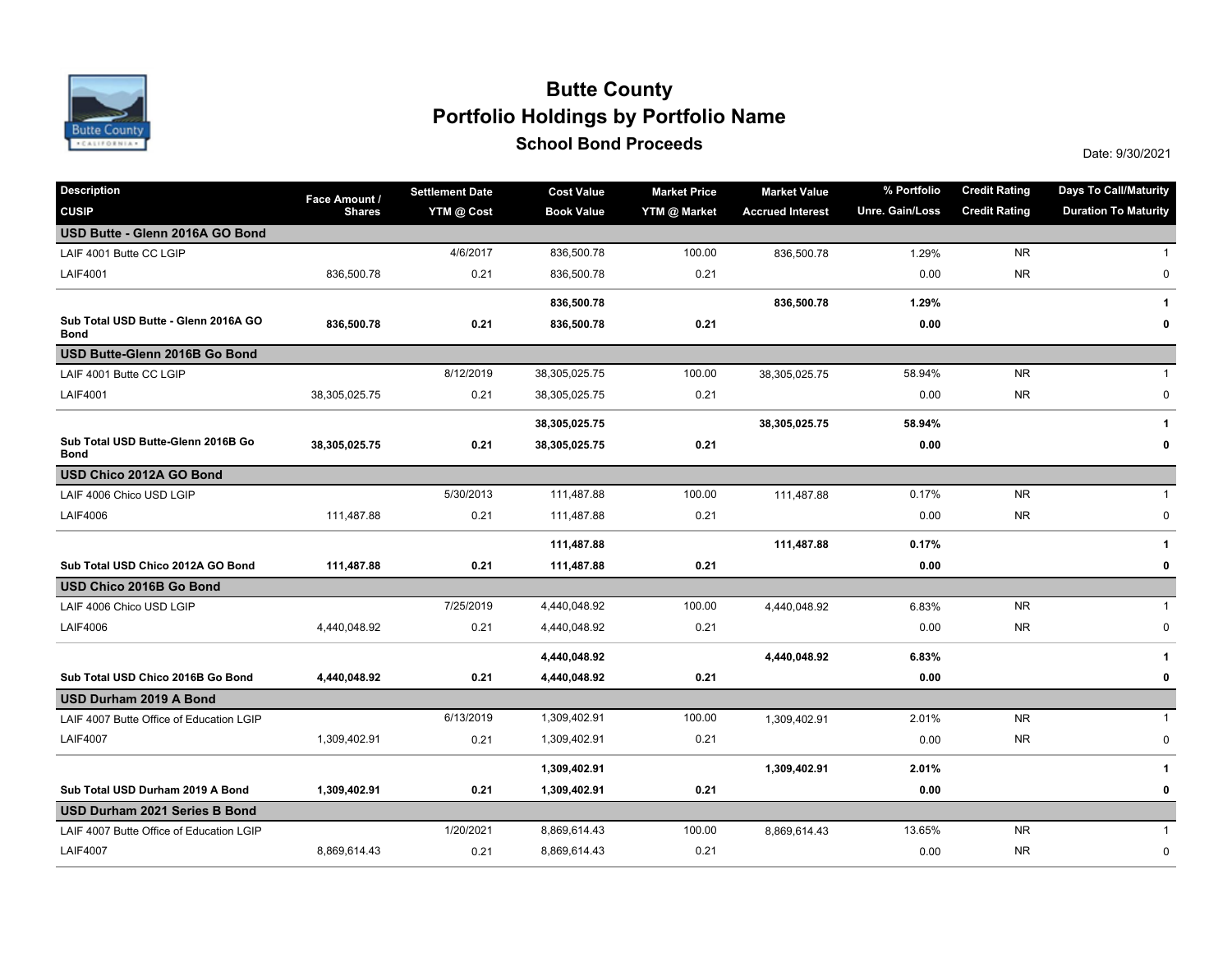

### **School Bond Proceeds School Bond Proceeds Portfolio Holdings by Portfolio Name Butte County**

| <b>Description</b>                                  | Face Amount / | <b>Settlement Date</b> | <b>Cost Value</b> | <b>Market Price</b> | <b>Market Value</b>     | % Portfolio     | <b>Credit Rating</b> | <b>Days To Call/Maturity</b> |
|-----------------------------------------------------|---------------|------------------------|-------------------|---------------------|-------------------------|-----------------|----------------------|------------------------------|
| <b>CUSIP</b>                                        | <b>Shares</b> | YTM @ Cost             | <b>Book Value</b> | YTM @ Market        | <b>Accrued Interest</b> | Unre. Gain/Loss | <b>Credit Rating</b> | <b>Duration To Maturity</b>  |
|                                                     |               |                        | 8,869,614.43      |                     | 8,869,614.43            | 13.65%          |                      |                              |
| Sub Total USD Durham 2021 Series B<br><b>Bond</b>   | 8,869,614.43  | 0.21                   | 8,869,614.43      | 0.21                |                         | 0.00            |                      | 0                            |
| USD Paradise 2021 Series A Bond                     |               |                        |                   |                     |                         |                 |                      |                              |
| LAIF 4003 Paradise USD LGIP                         |               | 2/3/2021               | 9,823,726.86      | 100.00              | 9,823,726.86            | 15.12%          | <b>NR</b>            |                              |
| LAIF4003                                            | 9,823,726.86  | 0.21                   | 9,823,726.86      | 0.21                |                         | 0.00            | <b>NR</b>            | 0                            |
|                                                     |               |                        | 9,823,726.86      |                     | 9,823,726.86            | 15.12%          |                      |                              |
| Sub Total USD Paradise 2021 Series A<br><b>Bond</b> | 9,823,726.86  | 0.21                   | 9,823,726.86      | 0.21                |                         | 0.00            |                      | 0                            |
| <b>USD Thermalito 2018A Bond</b>                    |               |                        |                   |                     |                         |                 |                      |                              |
| LAIF 4007 Butte Office of Education LGIP            |               | 2/26/2019              | $-6,232.48$       | 100.00              | $-6,232.48$             | $-0.01%$        | <b>NR</b>            |                              |
| <b>LAIF4007</b>                                     | $-6,232.48$   | 0.21                   | $-6,232.48$       | 0.21                |                         | 0.00            | <b>NR</b>            | $\mathbf 0$                  |
|                                                     |               |                        | $-6,232.48$       |                     | $-6,232.48$             | $-0.01%$        |                      | 1                            |
| Sub Total USD Thermalito 2018A Bond                 | $-6,232.48$   | 0.21                   | $-6,232.48$       | 0.21                |                         | 0.00            |                      | 0                            |
| <b>USD Thermalito 2018B Bond</b>                    |               |                        |                   |                     |                         |                 |                      |                              |
| LAIF 4007 Butte Office of Education LGIP            |               | 11/3/2020              | 1,300,933.09      | 100.00              | 1,300,933.09            | 2%              | <b>NR</b>            |                              |
| <b>LAIF4007</b>                                     | 1,300,933.09  | 0.21                   | 1,300,933.09      | 0.21                |                         | 0.00            | <b>NR</b>            | $\mathbf 0$                  |
|                                                     |               |                        | 1,300,933.09      |                     | 1,300,933.09            | 2%              |                      |                              |
| Sub Total USD Thermalito 2018B Bond                 | 1,300,933.09  | 0.21                   | 1,300,933.09      | 0.21                |                         | 0.00            |                      | 0                            |
|                                                     |               |                        | 64,990,508.14     |                     | 64,990,508.14           | 100.00%         |                      | 1                            |
| <b>TOTAL PORTFOLIO</b>                              | 64,990,508.14 | 0.21                   | 64,990,508.14     | 0.21                |                         | 0.00            |                      | 0                            |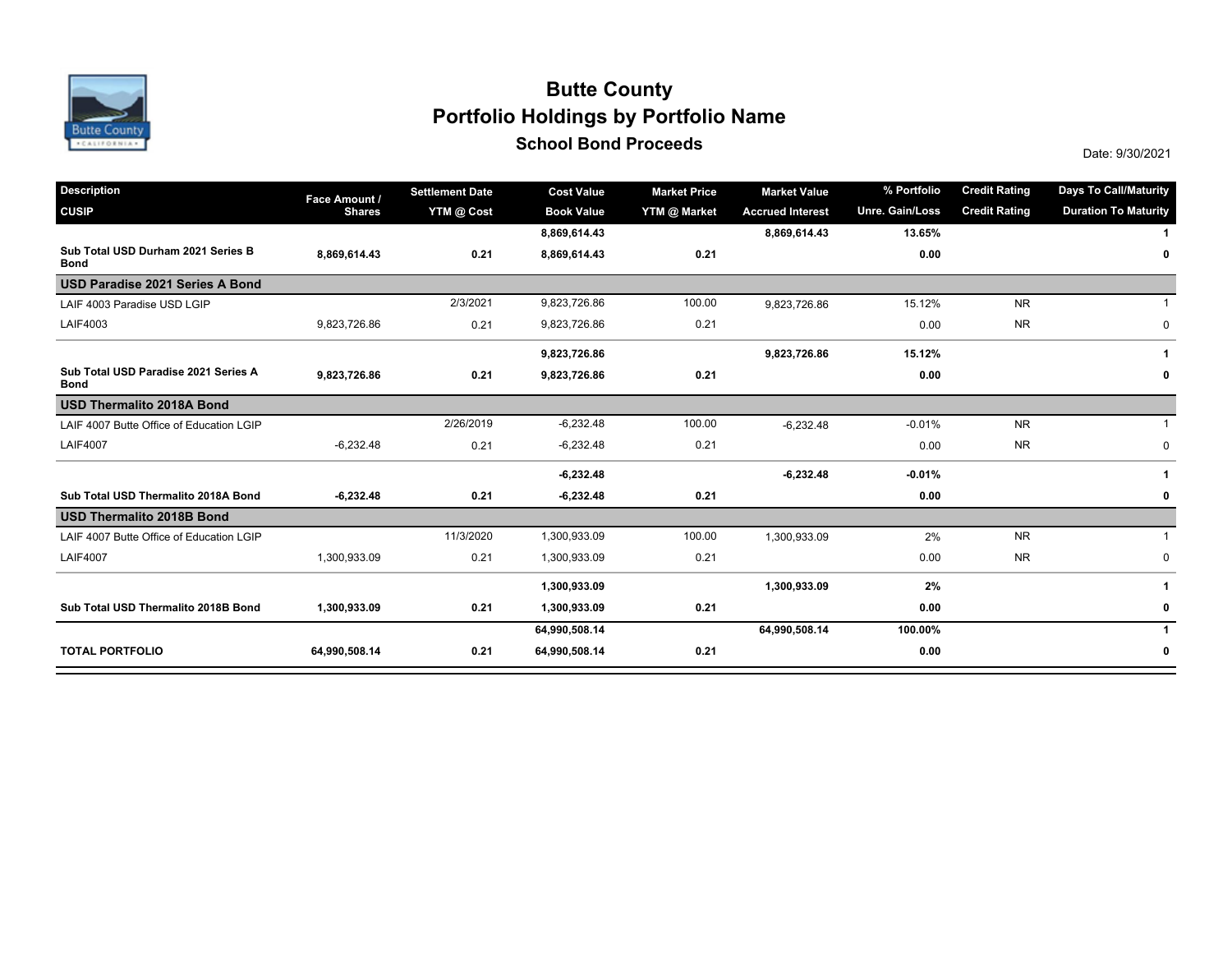

# Begin Date: 9/30/2020, End Date: 9/30/2021 **Actively Managed Portfolio Distribution by Main Fund - Market Value Butte County**

| <b>Main Fund Allocation</b>        |                                                                                                                                                                           |                             |                                    |                                                                                                                                                                             |  |  |  |  |
|------------------------------------|---------------------------------------------------------------------------------------------------------------------------------------------------------------------------|-----------------------------|------------------------------------|-----------------------------------------------------------------------------------------------------------------------------------------------------------------------------|--|--|--|--|
| <b>Main Fund</b>                   | <b>Market Value</b><br>9/30/2020                                                                                                                                          | % of Portfolio<br>9/30/2020 | <b>Market Value</b><br>9/30/2021   | % of Portfolio<br>9/30/2021                                                                                                                                                 |  |  |  |  |
| <b>CAMP Short Term</b>             | 377,212.74                                                                                                                                                                | 0.04                        | 10,061.44                          | 0.00                                                                                                                                                                        |  |  |  |  |
| CD Negotiable                      | 9,502,175.00                                                                                                                                                              | 1.10                        | 6,253,133.00                       | 0.72                                                                                                                                                                        |  |  |  |  |
| Corporate - Supranationals         | 51,769,900.55                                                                                                                                                             | 5.98                        | 65,304,080.00                      | 7.56                                                                                                                                                                        |  |  |  |  |
| <b>Corporate Notes</b>             | 60,373,278.86                                                                                                                                                             | 6.98                        | 89,281,804.05                      | 10.34                                                                                                                                                                       |  |  |  |  |
| LAIF                               | 365,883,070.78                                                                                                                                                            | 42.29                       | 219,631,241.29                     | 25.43                                                                                                                                                                       |  |  |  |  |
| <b>Municipal Bonds</b>             | 133,409,078.30                                                                                                                                                            | 15.42                       | 164, 146, 551. 10                  | 19.01                                                                                                                                                                       |  |  |  |  |
| US Agency                          | 192,301,768.91                                                                                                                                                            | 22.23                       | 262,867,653.15                     | 30.44                                                                                                                                                                       |  |  |  |  |
| <b>US Treasury</b>                 | 51,517,185.00                                                                                                                                                             | 5.95                        | 56,086,685.00                      | 6.49                                                                                                                                                                        |  |  |  |  |
| <b>Total / Average</b>             | 865,133,670.14                                                                                                                                                            | 100.00                      | 863,581,209.03                     | 100.00                                                                                                                                                                      |  |  |  |  |
| Portfolio Holdings as of 9/30/2020 |                                                                                                                                                                           |                             | Portfolio Holdings as of 9/30/2021 |                                                                                                                                                                             |  |  |  |  |
|                                    | 0.04%-CAMP ShortTer<br>1.1%-CD Negotiable<br>5.98%-Corporate - Su<br>6.98%-Corporate Note<br>42.29%-LAIF<br>15.42%-Municipal Bon<br>22.23%-US Agency<br>5.95%-US Treasury |                             |                                    | 0 0%-CAMP Short Term<br>0.72%-CD Negotiable<br>7.56%-Corporate - Su<br>10.34%-Corporate Not<br>25.43%-LAIF<br>19.01%-Municipal Bon<br>30.44%-US Agency<br>6.49%-US Treasury |  |  |  |  |

Market Value Source: US Bank Safekeeping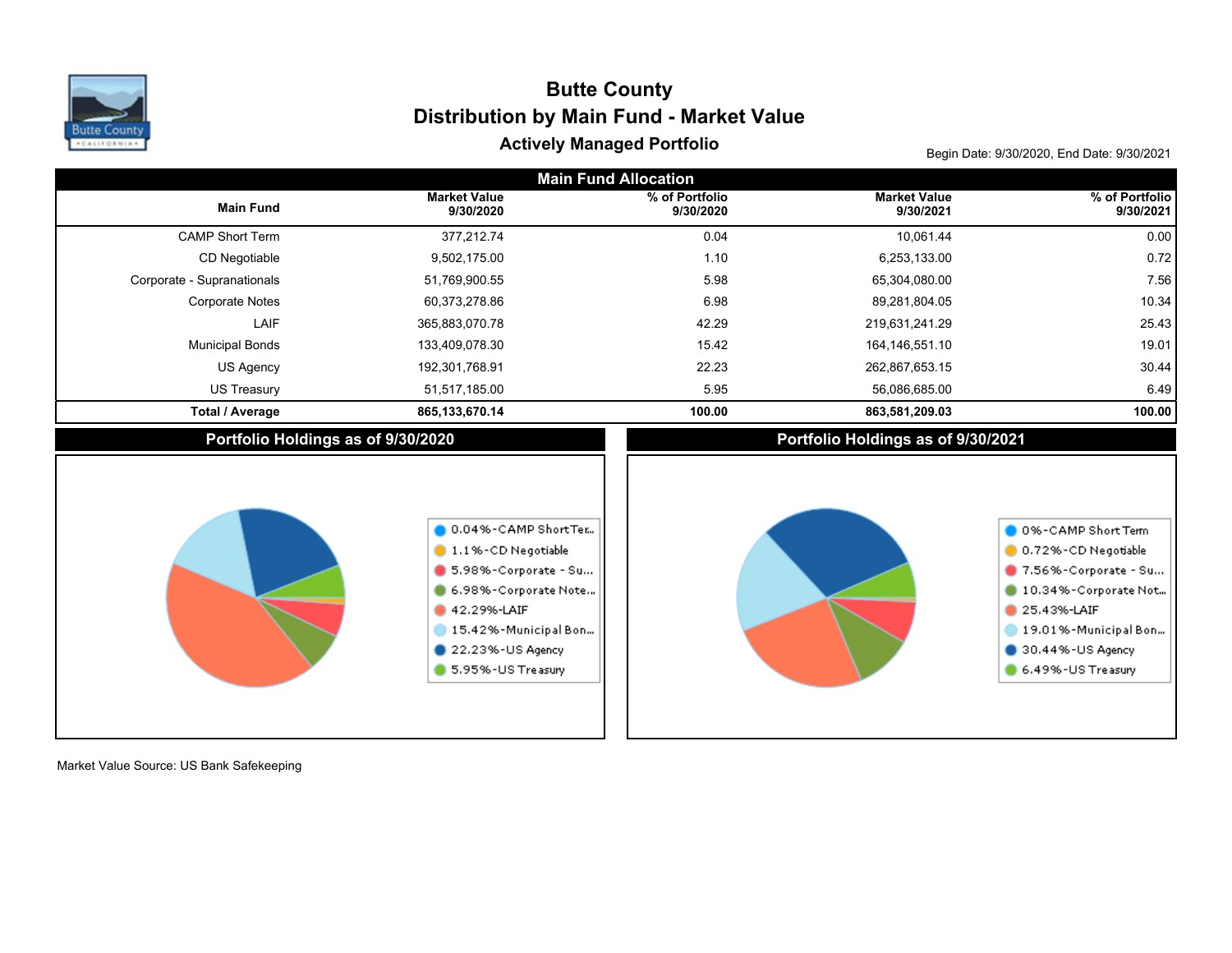

## Begin Date: 9/30/2020, End Date: 9/30/2021 **Actively Managed Portfolio Distribution by Maturity Range - Market Value Butte County**

| <b>Maturity Range Allocation</b>   |                                                                                                                                                                                    |                             |                                    |                                                                                                                                                                 |  |  |  |  |  |
|------------------------------------|------------------------------------------------------------------------------------------------------------------------------------------------------------------------------------|-----------------------------|------------------------------------|-----------------------------------------------------------------------------------------------------------------------------------------------------------------|--|--|--|--|--|
| <b>Maturity Range</b>              | <b>Market Value</b><br>9/30/2020                                                                                                                                                   | % of Portfolio<br>9/30/2020 | <b>Market Value</b><br>9/30/2021   | % of Portfolio<br>9/30/2021                                                                                                                                     |  |  |  |  |  |
| 0-1 Month                          | 371,765,908.52                                                                                                                                                                     | 42.97                       | 219,891,302.73                     | 25.46                                                                                                                                                           |  |  |  |  |  |
| 1-3 Months                         | 5,000,505.00                                                                                                                                                                       | 0.58                        | 5,004,855.00                       | 0.58                                                                                                                                                            |  |  |  |  |  |
| 3-6 Months                         | 10,560,385.00                                                                                                                                                                      | 1.22                        | 17,061,952.40                      | 1.98                                                                                                                                                            |  |  |  |  |  |
| 6-9 Months                         | 20,884,725.00                                                                                                                                                                      | 2.41                        | 11,072,992.05                      | 1.28                                                                                                                                                            |  |  |  |  |  |
| 9-12 Months                        | 27,859,631.50                                                                                                                                                                      | 3.22                        | 53,753,126.30                      | 6.22                                                                                                                                                            |  |  |  |  |  |
| 1-2 Years                          | 88,295,190.90                                                                                                                                                                      | 10.21                       | 112,720,238.25                     | 13.05                                                                                                                                                           |  |  |  |  |  |
| 2-3 Years                          | 127, 178, 961. 46                                                                                                                                                                  | 14.70                       | 144,243,142.80                     | 16.70                                                                                                                                                           |  |  |  |  |  |
| 3-4 Years                          | 110,402,994.66                                                                                                                                                                     | 12.76                       | 171,430,441.60                     | 19.85                                                                                                                                                           |  |  |  |  |  |
| 4-5 Years                          | 103,185,368.10                                                                                                                                                                     | 11.93                       | 128,403,157.90                     | 14.87                                                                                                                                                           |  |  |  |  |  |
| <b>Total / Average</b>             | 865, 133, 670. 14                                                                                                                                                                  | 100.00                      | 863,581,209.03                     | 100.00                                                                                                                                                          |  |  |  |  |  |
| Portfolio Holdings as of 9/30/2020 |                                                                                                                                                                                    |                             | Portfolio Holdings as of 9/30/2021 |                                                                                                                                                                 |  |  |  |  |  |
|                                    | $42.97% - 0 - 1 M$<br>$0.58\% - 1 - 3M$<br>$0.1.22\% - 3 - 6$ M<br>$2.41\% - 6 - 9M$<br>$3.22\% - 9 - 12M$<br>10.21%-1-2Y<br>$014.7% - 2-3V$<br>12.76%-3-4 Y<br>$11.93\% - 4 - 5V$ |                             |                                    | $\bullet$ 25.46%-0-1 M<br>$0.58\% - 1 - 3M$<br>$1.98\% - 3 - 6M$<br>1.28%-6-9M<br>6.22%-9-12 M<br>13.05%-1-2Y<br>$016.7% - 2-3V$<br>19.85%-3-4 Y<br>14.87%-4-5Y |  |  |  |  |  |

Market Value Source: US Bank Safekeeping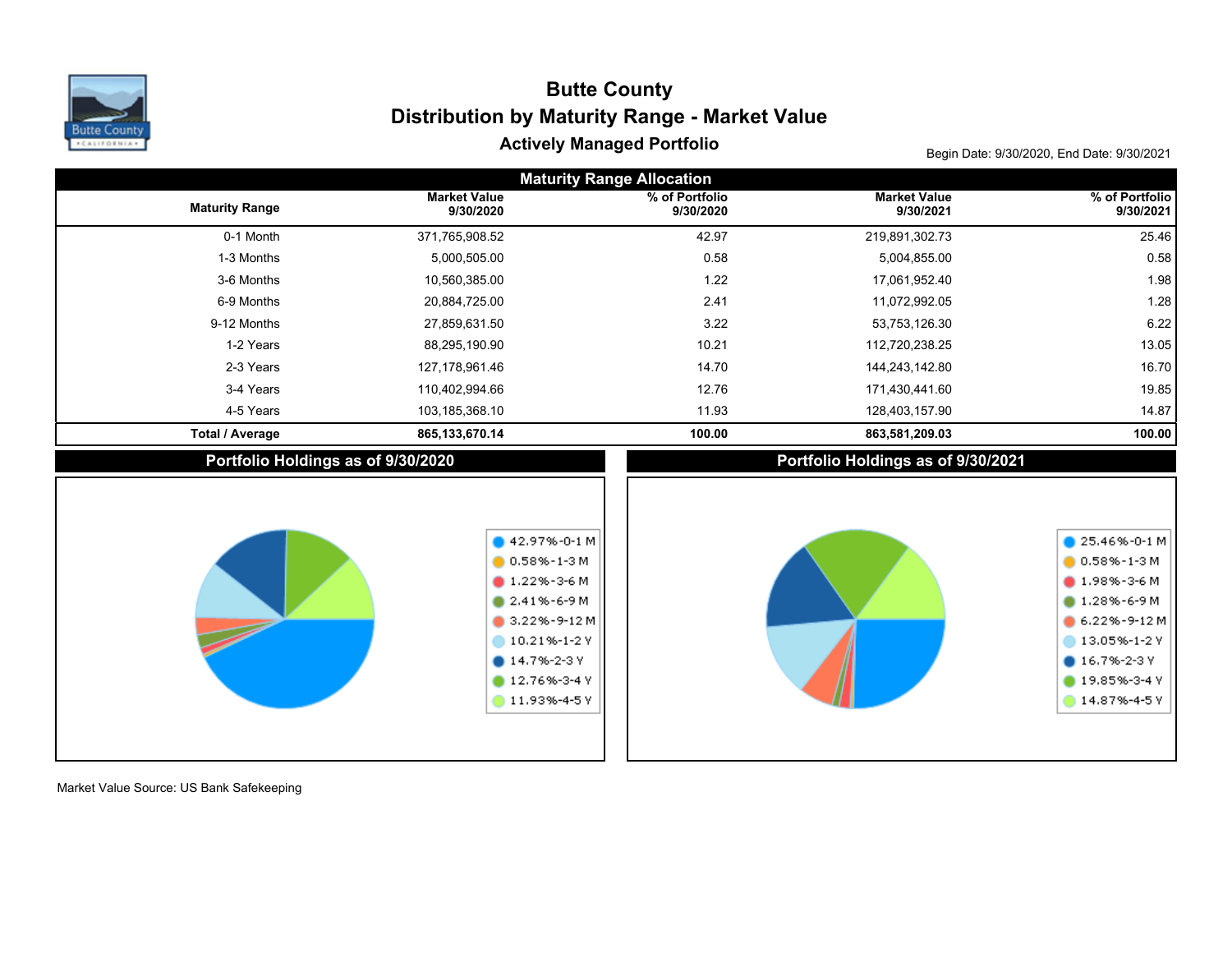

#### **BUTTE COUNTY**

#### **Treasurer's Investment Report Fixed Portfolio Holdings Detail July 31, 2021**

| <b>CUSIP/Ticker</b><br><b>CD Negotiable</b> | <b>Description</b>                        | <b>Credit Rating 1</b> | <b>Credit Rating 2</b> | <b>Settlement Date</b> | <b>Maturity Date</b> | YTM @ Cost | <b>Face Amount/Shares</b> | <b>Market Value</b> | <b>Book Value</b> |
|---------------------------------------------|-------------------------------------------|------------------------|------------------------|------------------------|----------------------|------------|---------------------------|---------------------|-------------------|
| 87165FNC4                                   | Synchrony Bank UT 1.7 10/21/2021          | <b>NR</b>              | <b>FDIC</b> Insured    | 10/21/2016             | 10/21/2021           | 1.700      | 250.000.00                | 250.000.00          | 250.000.00        |
| 084601GS6                                   | Berkshire Bank MA 2.2 12/30/2021          | <b>NR</b>              | <b>FDIC Insured</b>    | 12/30/2016             | 12/30/2021           | 2.200      | 250,000.00                | 250,000.00          | 250,000.00        |
| 940727AH3                                   | Washington First Bank MD 2.05 2/23/2022   | <b>NR</b>              | <b>FDIC Insured</b>    | 2/23/2017              | 2/23/2022            | 2.050      | 250,000.00                | 250,000.00          | 250,000.00        |
| 25665QAV7                                   | Dollar Bank PA 2.05 3/8/2022              | <b>NR</b>              | <b>FDIC</b> Insured    | 3/8/2017               | 3/8/2022             | 2.050      | 250,000.00                | 250.000.00          | 250,000.00        |
| 98878BQS0                                   | ZBNA UT 2 4/1/2022                        | <b>NR</b>              | <b>FDIC Insured</b>    | 4/3/2017               | 4/1/2022             | 2.102      | 250,000.00                | 250,000.00          | 249,759.87        |
| 58740XZB9                                   | Mercantile Bank MI 2.1 5/10/2022          | <b>NR</b>              | <b>FDIC Insured</b>    | 5/10/2017              | 5/10/2022            | 2.100      | 250,000.00                | 250,000.00          | 250,000.00        |
| 06740KKD8                                   | Barclays Bank DE 2.2 7/12/2022            | <b>NR</b>              | FDIC Insured           | 7/12/2017              | 7/12/2022            | 2.200      | 250,000.00                | 250,000.00          | 250,000.00        |
| 87270LAJ2                                   | TIAA First Savings Bank FL 2.2 8/16/2022  | <b>NR</b>              | <b>FDIC Insured</b>    | 8/16/2017              | 8/16/2022            | 2.200      | 250,000.00                | 250,000.00          | 250,000.00        |
| 319141HG5                                   | First Bank IL 2.2 8/16/2022               | <b>NR</b>              | <b>FDIC</b> Insured    | 8/16/2017              | 8/16/2022            | 2.200      | 250,000.00                | 250.000.00          | 250,000.00        |
| 33610RRF2                                   | First Premier Bank SD 2 9/15/2022         | <b>NR</b>              | <b>FDIC Insured</b>    | 9/15/2017              | 9/15/2022            | 2.000      | 250,000.00                | 250,000.00          | 250,000.00        |
| 66612ABX5                                   | Northfield Bank NY 2.15 10/25/2022        | <b>NR</b>              | <b>FDIC Insured</b>    | 10/25/2017             | 10/25/2022           | 2.203      | 250,000.00                | 250,000.00          | 249,812.43        |
| 92834CCD2                                   | Visionbank IA 2.15 5/31/2022              | <b>NR</b>              | FDIC Insured           | 11/28/2017             | 5/31/2022            | 2.150      | 250,000.00                | 250,000.00          | 250,000.00        |
| 58733AET2                                   | Mercantil Commerce Bank 2.65 12/29/2022   | <b>NR</b>              | <b>FDIC Insured</b>    | 12/29/2017             | 12/29/2022           | 2.650      | 250,000.00                | 250,000.00          | 250,000.00        |
| 61747MF63                                   | Morgan Stanley Bank UT 2.65 1/11/2023     | <b>NR</b>              | <b>FDIC</b> Insured    | 1/11/2018              | 1/11/2023            | 2.650      | 250,000.00                | 250,000.00          | 250,000.00        |
| 080515CM9                                   | Belmont Springs MA 2.8 3/14/2023          | <b>NR</b>              | <b>FDIC</b> Insured    | 3/14/2018              | 3/14/2023            | 2.854      | 250.000.00                | 250,000.00          | 249.813.12        |
| 17312QJ26                                   | Citibank National SD 2.9 4/11/2023        | <b>NR</b>              | <b>FDIC Insured</b>    | 4/11/2018              | 4/11/2023            | 2.900      | 250,000.00                | 250,000.00          | 250,000.00        |
| 50116CCA5                                   | Kansas State Bank KS 3.25 7/27/2023       | <b>NR</b>              | <b>FDIC Insured</b>    | 7/27/2018              | 7/27/2023            | 3.250      | 250,000.00                | 250,000.00          | 250,000.00        |
| 38148PW94                                   | Goldman Sachs 3.35 9/26/2023              | <b>NR</b>              | <b>FDIC Insured</b>    | 9/26/2018              | 9/26/2023            | 3.350      | 250,000.00                | 250,000.00          | 250,000.00        |
| 635573AK4                                   | National Cooperative Bank 3.45 10/30/2023 | <b>NR</b>              | <b>FDIC</b> Insured    | 10/30/2018             | 10/30/2023           | 3.450      | 250,000.00                | 250,000.00          | 250,000.00        |
| 61760AUJ6                                   | Morgan Stanley Bank NY 3.15 1/17/2024     | <b>NR</b>              | <b>FDIC Insured</b>    | 1/17/2019              | 1/17/2024            | 3.150      | 250,000.00                | 250,000.00          | 250.000.00        |
| 7954502D6                                   | Sallie Mae 2.75 4/10/2024                 | <b>NR</b>              | <b>FDIC Insured</b>    | 4/10/2019              | 4/10/2024            | 2.750      | 250,000.00                | 250,000.00          | 250,000.00        |
| 29367RKT2                                   | Enterprise Bank/PA 2.6 5/16/2024          | <b>NR</b>              | <b>FDIC Insured</b>    | 5/16/2019              | 5/16/2024            | 2.600      | 250,000.00                | 250,000.00          | 250,000.00        |
| 33847E2K2                                   | Flagstar Bank FSB 2.45 6/13/2022          | <b>NR</b>              | <b>FDIC Insured</b>    | 6/12/2019              | 6/13/2022            | 2.450      | 250,000.00                | 256,133.00          | 250,000.00        |
| 75472RAE1                                   | Raymond James2 8/23/2024                  | <b>NR</b>              | FDIC Insured           | 8/23/2019              | 8/23/2024            | 2.000      | 250,000.00                | 250,000.00          | 250,000.00        |
| 46256YBC2                                   | lowa State Bank 1.8 10/16/2024            | <b>NR</b>              | <b>FDIC</b> Insured    | 10/16/2019             | 10/16/2024           | 1.800      | 247,000.00                | 247,000.00          | 247,000.00        |
|                                             | <b>CD Negotiable</b>                      |                        |                        |                        |                      | 2.441      | 6,247,000.00              | 6,253,133.00        | 6,246,385.42      |
| <b>Corporate - Supranationals</b>           |                                           |                        |                        |                        |                      |            |                           |                     |                   |
| 459058FY4                                   | IADB Supranational 2 1/26/2022            | Moodys-Aaa             | S&P-AAA                | 3/10/2017              | 1/26/2022            | 2.165      | 5,000,000.00              | 5,029,780.00        | 4,996,099.66      |
| 4581X0CZ9                                   | IADB Supranational 1.75 9/14/2022         | Moodys-Aaa             | S&P-AAA                | 9/14/2017              | 9/14/2022            | 1.803      | 5,000,000.00              | 5,074,055.00        | 4,997,500.00      |
| 4581X0DA3                                   | IADB Supranational 2.5 1/18/2023          | Moodys-Aaa             | S&P-AAA                | 4/6/2018               | 1/18/2023            | 2.749      | 5,000,000.00              | 5,149,170.00        | 4,982,580.14      |
| 459058GL1                                   | IADB Supranational 3 9/27/2023            | Moodys-Aaa             | S&P-AAA                | 1/17/2019              | 9/27/2023            | 2.635      | 5,000,000.00              | 5,263,750.00        | 5,034,082.84      |
| 459058GQ0                                   | IBRD 2.5 3/19/2024                        | Moodys-Aaa             | S&P-AAA                | 4/5/2019               | 3/19/2024            | 2.413      | 5,000,000.00              | 5,248,785.00        | 5,010,132.57      |
| 45950VPJ9                                   | IFC 0.58 1/15/2026                        | Moodys-Aaa             | S&P-AAA                | 1/15/2021              | 1/15/2026            | 0.580      | 5,000,000.00              | 4,893,255.00        | 5,000,000.00      |
| 459058JL8                                   | IBRD 0.5 10/28/2025                       | Moodys-Aaa             | S&P-AAA                | 2/2/2021               | 10/28/2025           | 0.475      | 10,000,000.00             | 9,855,050.00        | 10,010,920.28     |
| 45905U5Y6                                   | IBRD 0.6 2/18/2026-22                     | Moodys-Aaa             | S&P-AAA                | 2/18/2021              | 2/18/2026            | 0.600      | 5,000,000.00              | 4,902,635.00        | 5,000,000.00      |
| 45818WDA1                                   | IADB 0.8 3/4/2026                         | Moodys-Aaa             | S&P-AAA                | 3/11/2021              | 3/4/2026             | 0.837      | 5,000,000.00              | 4,973,415.00        | 4,991,863.86      |
| 45818WDJ2                                   | IADB 0.8 8/19/2026                        | Moodys-Aaa             | S&P-AAA                | 8/19/2021              | 8/19/2026            | 0.805      | 5,000,000.00              | 4,938,745.00        | 4,998,775.00      |
| 45950VQD1                                   | IFC 0.47 9/3/2024                         | Moodys-Aaa             | S&P-AAA                | 9/3/2021               | 9/3/2024             | 0.480      | 5,000,000.00              | 4,978,615.00        | 4,998,515.00      |
| 45950VQH2                                   | IFC 0.23 9/27/2023                        | Moodys-Aaa             | S&P-AAA                | 9/27/2021              | 9/27/2023            | 0.247      | 5,000,000.00              | 4,996,825.00        | 4,998,300.00      |
|                                             | <b>Corporate - Supranationals</b>         |                        |                        |                        |                      | 1.270      | 65,000,000.00             | 65,304,080.00       | 65,018,769.35     |
| <b>Corporate Notes</b>                      |                                           |                        |                        |                        |                      |            |                           |                     |                   |
| 084670BR8                                   | Berkshire Hathaway 2.75 3/15/2023-23      | Moodys-Aa2             | S&P-AA                 | 3/20/2018              | 3/15/2023            | 3.101      | 1,000,000.00              | 1,031,344.00        | 995, 153.54       |
| 084670BR8                                   | Berkshire Hathaway 2.75 3/15/2023-23      | Moodys-Aa2             | S&P-AA                 | 4/19/2018              | 3/15/2023            | 3.123      | 1,000,000.00              | 1,031,344.00        | 994,838.51        |
| 037833AK6                                   | Apple Inc 2.4 5/3/2023                    | Moodys-Aa1             | S&P-AA+                | 5/7/2018               | 5/3/2023             | 3.180      | 5,000,000.00              | 5,172,610.00        | 4,928,380.85      |
| 594918BQ6                                   | Microsoft Corp 2 8/8/2023-23              | Moodys-Aaa             | S&P-AAA                | 1/18/2019              | 8/8/2023             | 2.820      | 5,000,000.00              | 5,150,820.00        | 4,923,521.95      |
| 037833CG3                                   | Apple Inc 3 2/9/2024                      | Moodys-Aa1             | S&P-AA+                | 2/27/2019              | 2/9/2024             | 2.894      | 5,000,000.00              | 5,272,740.00        | 5,012,247.47      |
| 166764AH3                                   | Chevron 3.191 6/24/2023-23                | Moodys-Aa2             | S&P-AA-                | 4/15/2019              | 6/24/2023            | 2.605      | 5,000,000.00              | 5,210,385.00        | 5,055,109.34      |
| 037833CU2                                   | Apple Inc 2.85 5/11/2024-24               | Moodys-Aa1             | S&P-AA+                | 5/29/2019              | 5/11/2024            | 2.661      | 5,000,000.00              | 5,276,090.00        | 5,026,363.64      |
| 931142EL3                                   | Walmart 2.85 7/8/2024-24                  | Moodys-Aa2             | S&P-AA                 | 8/19/2019              | 7/8/2024             | 1.886      | 2,000,000.00              | 2,121,870.00        | 2,054,951.68      |
| 931142DP5                                   | Walmart 3.3 4/22/2024-24                  | Moodys-Aa2             | S&P-AA                 | 8/19/2019              | 4/22/2024            | 1.943      | 2,000,000.00              | 2,122,654.00        | 2,077,428.88      |
| 30231GAC6                                   | Exxon 3.176 3/15/2024-23                  | Moodys-Aaa             | <b>S&amp;P-AA+</b>     | 9/17/2019              | 3/15/2024            | 2.051      | 2,500,000.00              | 2,647,795.00        | 2,566,832.51      |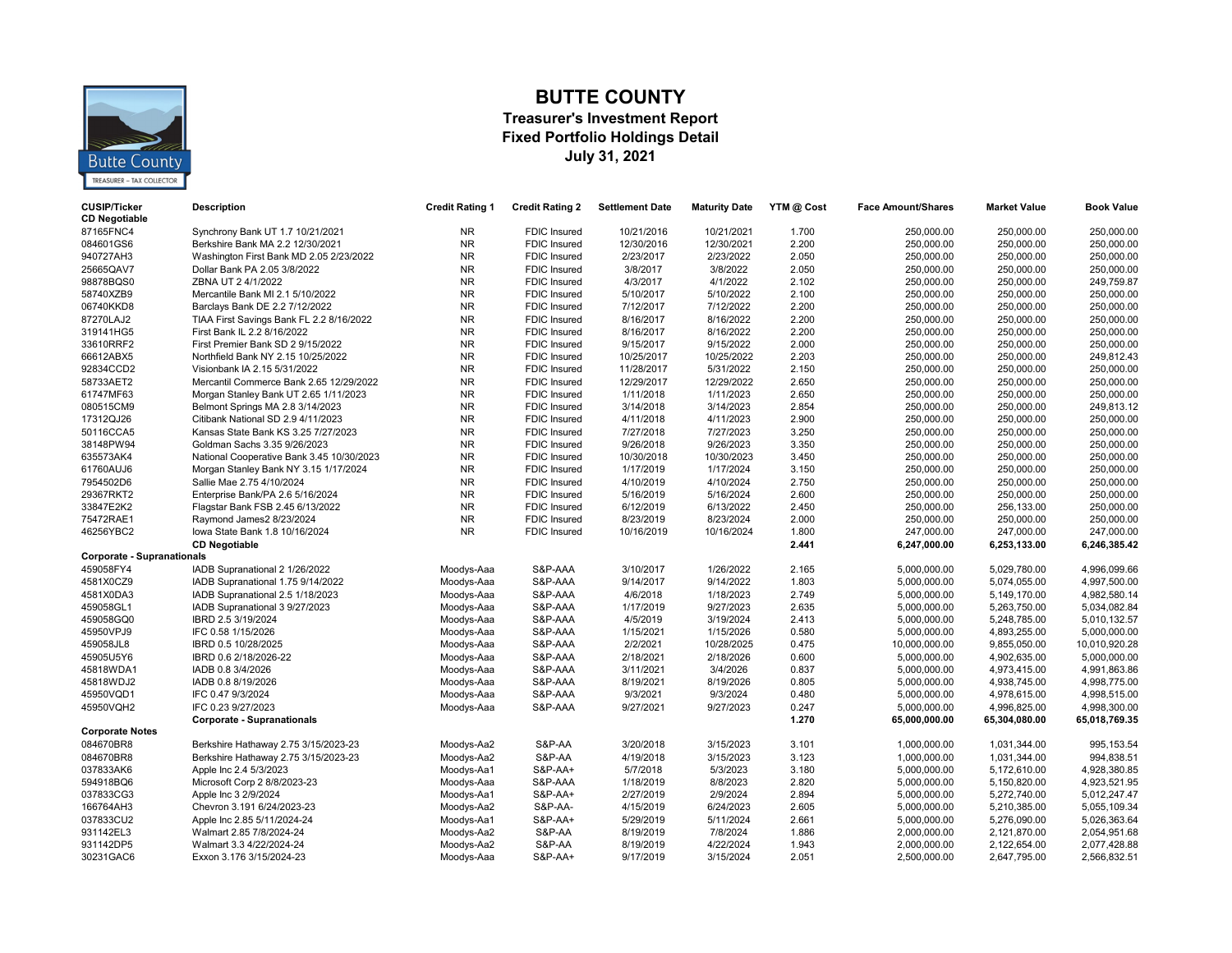| <b>CUSIP/Ticker</b>    | <b>Description</b>                                 | <b>Credit Rating 1</b> | <b>Credit Rating 2</b> | <b>Settlement Date</b> | <b>Maturity Date</b> | YTM @ Cost | <b>Face Amount/Shares</b> | <b>Market Value</b> | <b>Book Value</b> |
|------------------------|----------------------------------------------------|------------------------|------------------------|------------------------|----------------------|------------|---------------------------|---------------------|-------------------|
| 037833DF4              | APPLE 2.75 1/13/2025-20                            | Moodys-Aa1             | S&P-AA+                | 2/3/2020               | 1/13/2025            | 1.754      | 5,000,000.00              | 5,292,770.00        | 5,166,210.28      |
| 740816AJ2              | PRES & FELLOW OF HARVARD COLLEGE 2.3 10/1          | Moodys-Aaa             | S&P-AAA                | 2/18/2020              | 10/1/2023            | 1.660      | 2,847,000.00              | 2,939,530.35        | 2,891,009.42      |
| 90331HPJ6              | US Bank 1.8 1/21/2022-21                           | Moodys-A1              | S&P-AA-                | 5/1/2020               | 1/21/2022            | 0.963      | 1,000,000.00              | 1,003,656.00        | 1,004,137.10      |
| 037833DT4              | Apple 1.125 5/11/2025-20                           | Moodys-Aa1             | <b>S&amp;P-AA+</b>     | 8/21/2020              | 5/11/2025            | 0.580      | 5,000,000.00              | 5,028,770.00        | 5,107,364.71      |
| 24422EVC0              | John Deere Capital 2.05 1/5/2025                   | Moodys-A2              | <b>S&amp;P-A</b>       | 12/9/2020              | 1/5/2025             | 0.585      | 5,000,000.00              | 5,183,800.00        | 5,252,133.86      |
| 478160CN2              | Johnson & Johnson 0.55 9/1/2025-20                 | Moodys-Aaa             | S&P-AAA                | 1/14/2021              | 9/1/2025             | 0.608      | 5,000,000.00              | 4,932,555.00        | 4,988,554.29      |
| 64952WDW0              | New York Life Global 0.85 1/15/2026                | Moodys-Aaa             | <b>S&amp;P-AA+</b>     | 1/20/2021              | 1/15/2026            | 0.777      | 5,000,000.00              | 4,923,595.00        | 5,016,064.62      |
| 24422EVK2              | John Deere Capital 0.7 1/15/2026                   | Moodys-A2              | <b>S&amp;P-A</b>       | 1/22/2021              | 1/15/2026            | 0.722      | 5,000,000.00              | 4,930,850.00        | 4,995,121.03      |
| 037833EB2              | Apple Inc 0.7 2/8/2026-21                          | Moodys-Aa1             | <b>S&amp;P-AA+</b>     | 2/8/2021               | 2/8/2026             | 0.712      | 5,000,000.00              | 4,935,915.00        | 4,997,354.00      |
| 037833DX5              | Apple 0.55 8/20/2025-20                            | Moodys-Aa1             | S&P-AA+                | 2/23/2021              | 8/20/2025            | 0.664      | 5,000,000.00              | 4,921,145.00        | 4,977,558.44      |
| 478160CN2              | Johnson & Johnson 0.55 9/1/2025-20                 | Moodys-Aaa             | S&P-AAA                | 9/8/2021               | 9/1/2025             | 0.694      | 5,000,000.00              | 4,932,555.00        | 4,971,750.00      |
| 64952WDW0              | New York Life Global 0.85 1/15/2026                | Moodys-Aaa             | <b>S&amp;P-AA+</b>     | 9/27/2021              | 1/15/2026            | 1.119      | 5,300,000.00              | 5,219,010.70        | 5,240,269.00      |
|                        | <b>Corporate Notes</b>                             |                        |                        |                        |                      | 1.583      | 87,647,000.00             | 89,281,804.05       | 88,242,355.12     |
| <b>Municipal Bonds</b> |                                                    |                        |                        |                        |                      |            |                           |                     |                   |
| 574193NC8              | Maryland State 2.25 3/15/2022                      | Moodys-Aaa             | S&P-AAA                | 3/22/2017              | 3/15/2022            | 2.250      | 5,190,000.00              | 5,239,616.40        | 5,190,000.00      |
| 010878AN6              | Alameda County CA 4 8/1/2022                       | Moodys-Aaa             | S&P-AAA                | 3/29/2018              | 8/1/2022             | 2.832      | 2,000,000.00              | 2,064,440.00        | 2,021,858.13      |
| 13063DDG0              | California State 2.25 10/1/2023                    | Moodys-Aa3             | S&P-AA-                | 1/18/2019              | 10/1/2023            | 2.747      | 5,000,000.00              | 5,184,750.00        | 4,942,028.94      |
| 13063DLZ9              | CA State3 4/1/2024                                 | Moodys-Aa3             | S&P-AA-                | 4/4/2019               | 4/1/2024             | 2.510      | 5,000,000.00              | 5,308,000.00        | 5,068,664.44      |
| 212204JD4              | Contra Costa Community College 1.704 8/1/2023-19   | Moodys-Aa1             | S&P-AA+                | 9/12/2019              | 8/1/2023             | 1.704      | 2,915,000.00              | 2,989,682.30        | 2,915,000.00      |
| 13063DAD0              | State of California 2.367 4/1/2022                 | Moodys-Aa3             | S&P-AA-                | 9/30/2019              | 4/1/2022             | 1.855      | 3,955,000.00              | 3.998.149.05        | 3,974,689.84      |
| 13063DRH3              | State of California 2.5 10/1/2022                  |                        | S&P-AA-                | 10/24/2019             | 10/1/2022            | 1.781      |                           | 5,114,050.00        | 5,052,365.18      |
|                        |                                                    | Moodys-Aa2             |                        |                        |                      |            | 5,000,000.00              |                     |                   |
| 036717MK9              | ANTELOPE VALLEY HSD 1.979 8/2/2022                 | Moodys-Aa3             | <b>NR</b>              | 11/21/2019             | 8/2/2022             | 1.979      | 600,000.00                | 608,124.00          | 600,000.00        |
| 036717ML7              | ANTELOPE VALLEY HSD 2.082 8/1/2023                 | Moodys-Aa3             | <b>NR</b>              | 11/21/2019             | 8/1/2023             | 2.082      | 1,395,000.00              | 1,432,846.35        | 1,395,000.00      |
| 13032UUZ9              | California Health Facilities Financing Authority 1 | Moodys-Aa3             | S&P-AA-                | 11/25/2019             | 6/1/2022             | 1.893      | 1,000,000.00              | 1,011,330.00        | 1,000,000.00      |
| 692020R36              | OXNARD SCHOOL DIST 2.058 8/1/2023                  | <b>NR</b>              | S&P-AA                 | 12/5/2019              | 8/1/2023             | 2.058      | 500,000.00                | 514,550.00          | 500,000.00        |
| 798170AG1              | SJSDEV 2.958 8/1/2024                              | <b>NR</b>              | S&P-AA                 | 1/8/2020               | 8/1/2024             | 1.861      | 2,000,000.00              | 2,130,580.00        | 2,062,801.70      |
| 672240WT1              | City of Oakland 1.63 1/15/2025                     | Moodys-Aa1             | S&P-AA                 | 2/27/2020              | 1/15/2025            | 1.630      | 4,890,000.00              | 5,011,467.60        | 4,890,000.00      |
| 13077DKB7              | CALIFORNIA ST UNIV 1.557 11/1/2023                 | Moodys-Aa2             | S&P-AA-                | 2/27/2020              | 11/1/2023            | 1.557      | 1,000,000.00              | 1,023,260.00        | 1,000,000.00      |
| 672240WS3              | City of Oakland 1.58 1/15/2024                     | Moodys-Aa1             | S&P-AA                 | 2/27/2020              | 1/15/2024            | 1.580      | 4,815,000.00              | 4,924,782.00        | 4,815,000.00      |
| 13077DKA9              | CALIFORNIA ST UNIV REV BOND 1.523 11/1/2022        | Moodys-Aa2             | S&P-AA-                | 2/27/2020              | 11/1/2022            | 1.523      | 1,750,000.00              | 1,775,305.00        | 1,750,000.00      |
| 574193SN9              | State of Maryland 0.86 3/15/2023                   | Moodys-Aaa             | S&P-AAA                | 3/18/2020              | 3/15/2023            | 0.860      | 2,500,000.00              | 2,521,675.00        | 2,500,000.00      |
| 574193SP4              | State of Maryland 0.97 3/15/2024                   | Moodys-Aaa             | S&P-AAA                | 3/18/2020              | 3/15/2024            | 0.970      | 2,500,000.00              | 2,528,250.00        | 2,500,000.00      |
| 977100CZ7              | WISCONSIN STATE2.049 5/1/2023                      | Moodys-Aa2             | S&P-AA-                | 3/25/2020              | 5/1/2023             | 2.049      | 3,925,000.00              | 4,032,034.75        | 3,925,000.00      |
| 798170AF3              | San Jose CA REDEV AGY 2.828 8/1/2023               | <b>NR</b>              | S&P-AA                 | 3/26/2020              | 8/1/2023             | 2.000      | 6,700,000.00              | 7,001,634.00        | 6,806,728.50      |
| 919259BM2              | City of Vallejo CA Water1.523 5/1/2024             | <b>NR</b>              | S&P-AA                 | 3/31/2020              | 5/1/2024             | 1.523      | 1,500,000.00              | 1,517,370.00        | 1,500,000.00      |
| 20772KGP8              | STATE OF CONNECTICUT 3.136 4/15/2025               | Moodys-A1              | <b>S&amp;P-A</b>       | 4/15/2020              | 4/15/2025            | 2.150      | 3,000,000.00              | 3,229,620.00        | 3,111,600.00      |
| 9281726H3              | VIRGINIA PUBLIC BUILDING AUTHORITY 1.602 8/1/      | Moodys-Aa1             | <b>S&amp;P-AA+</b>     | 4/23/2020              | 8/1/2022             | 1.602      | 450,000.00                | 455,323.50          | 450,000.00        |
| 76913CAZ2              | County of Riverside 2.667 2/15/2025-20             | Moodys-A2              | S&P-AA                 | 5/6/2020               | 2/15/2025            | 2.667      | 2,500,000.00              | 2,642,725.00        | 2,500,000.00      |
| 68609TMM7              | State of Oregon 1.867 5/1/2025-19                  | Moodys-Aa1             | <b>S&amp;P-AA+</b>     | 5/11/2020              | 5/1/2025             | 1.000      | 4,800,000.00              | 4,994,064.00        | 4,961,987.93      |
| 88213AKC8              | Texas ST A&M University 2.686 5/15/2025            | Moodys-Aaa             | S&P-AAA                | 5/15/2020              | 5/15/2025            | 1.104      | 3,000,000.00              | 3,180,360.00        | 3,184,200.00      |
| 238848EK7              | Davis Joint USD 5 8/1/2024                         | Moodys-A1              | S&P-AA-                | 5/19/2020              | 8/1/2024             | 1.124      | 1,390,000.00              | 1,574,119.40        | 1,547,367.86      |
| 238848EH4              | Davis Joint USD 5 8/1/2022                         | Moodys-A1              | S&P-AA-                | 5/19/2020              | 8/1/2022             | 1.019      | 1,255,000.00              | 1,305,651.80        | 1,304,258.75      |
| 799055QR2              | San Mateo Foster City 1.162 8/1/2022               | Moodys-Aaa             | <b>S&amp;P-AA+</b>     | 5/19/2020              | 8/1/2022             | 1.162      | 950,000.00                | 957,600.00          | 950,000.00        |
| 238848EJ0              | Davis Joint USD 5 8/1/2023                         | Moodys-A1              | S&P-AA-                | 5/19/2020              | 8/1/2023             | 1.090      | 1,325,000.00              | 1,441,441.00        | 1,426,536.41      |
| 671205Y48              | Oak Grove School Dist 0.927 8/1/2022               | Moodys-Aa3             | S&P-AA                 | 6/25/2020              | 8/1/2022             | 0.927      | 840,000.00                | 844,662.00          | 840,000.00        |
| 574193TR9              | State of Maryland 0.66 8/1/2025                    | Moodys-Aaa             | S&P-AAA                | 8/5/2020               | 8/1/2025             | 0.643      | 10,000,000.00             | 9,920,000.00        | 10,006,654.79     |
| 60412AVR1              | State of Minnesota 0.4 8/1/2022                    | Moodys-Aa1             | S&P-AAA                | 8/25/2020              | 8/1/2022             | 0.250      | 6,000,000.00              | 6,010,980.00        | 6,008,968.97      |
| 373385FQ1              | State of Georgia 0.52 8/1/2025-20                  | Moodys-Aaa             | S&P-AAA                | 8/27/2020              | 8/1/2025             | 0.520      | 5,000,000.00              | 4,941,150.00        | 5,000,000.00      |
| 373385FN8              | State of Georgia 0.26 8/1/2023-20                  | Moodys-Aaa             | S&P-AAA                | 8/27/2020              | 8/1/2023             | 0.250      | 5,000,000.00              | 4,995,250.00        | 5,000,990.51      |
| 373385FP3              | State of Georgia 0.42 8/1/2024-20                  | Moodys-Aaa             | S&P-AAA                | 8/27/2020              | 8/1/2024             | 0.420      | 5,000,000.00              | 4,979,050.00        | 5,000,000.00      |
| 9523472D3              | West Contra Costa USD 1.569 8/1/2023               | Moodys-A1              | S&P-AA-                | 9/16/2020              | 8/1/2023             | 0.499      | 2,050,000.00              | 2,092,906.50        | 2,093,495.65      |
| 88213AEL5              | Texas A&M University 2.666 5/15/2025               | Moodys-Aaa             | S&P-AAA                | 10/13/2020             | 5/15/2025            | 0.589      | 2,000,000.00              | 2,118,820.00        | 2,163,699.76      |
| 34153QUC8              | State of Florida 0.39 6/1/2024                     | Moodys-Aaa             | S&P-AAA                | 10/22/2020             | 6/1/2024             | 0.390      | 5,000,000.00              | 4,993,600.00        | 5,000,000.00      |
| 34153QUD6              | State of Florida 0.55 6/1/2025                     |                        | S&P-AAA                |                        |                      | 0.620      |                           | 4,970,650.00        | 4,986,209.06      |
| 419792ZK5              |                                                    | Moodys-Aaa             |                        | 10/26/2020             | 6/1/2025             | 0.802      | 5,000,000.00              |                     |                   |
|                        | State of Hawaii 0.802 10/1/2024                    | Moodys-Aa2             | <b>S&amp;P-AA+</b>     | 10/29/2020             | 10/1/2024            | 0.560      | 1,000,000.00              | 1,004,800.00        | 1,000,000.00      |
| 882724RA7              | State of Texas 5 10/1/2025                         | Moodys-Aaa             | S&P-AAA                | 11/2/2020              | 10/1/2025            |            | 3,750,000.00              | 4,354,012.50        | 4,487,997.46      |
| 13063DYW2              | State of California 3 11/1/2025                    | Moodys-Aa2             | S&P-AA-                | 11/3/2020              | 11/1/2025            | 0.700      | 5,000,000.00              | 5,415,400.00        | 5,507,669.08      |
| 574193TR9              | State of Maryland 0.66 8/1/2025                    | Moodys-Aaa             | S&P-AAA                | 11/20/2020             | 8/1/2025             | 0.549      | 5,000,000.00              | 4,960,000.00        | 5,021,842.70      |
| 341271AD6              | Florida State Board of Admin Finance Corp 1.258 7/ | Moodys-Aa3             | <b>S&amp;P-AA+</b>     | 2/25/2021              | 7/1/2025             | 0.729      | 8,000,000.00              | 8,083,920.00        | 8,166,252.87      |
| 801546QU9              | County of Stata Clara 2 8/1/2024                   | Moodys-Aaa             | S&P-AAA                | 7/28/2021              | 8/1/2024             | 0.450      | 5,000,000.00              | 5,209,400.00        | 5,231,300.00      |
| 56781RJK4              | Marin CA Community College 3.245 8/1/2026          | Moodys-Aaa             | S&P-AAA                | 8/16/2021              | 8/1/2026             | 0.873      | 1,545,000.00              | 1,701,384.90        | 1,722,443.25      |